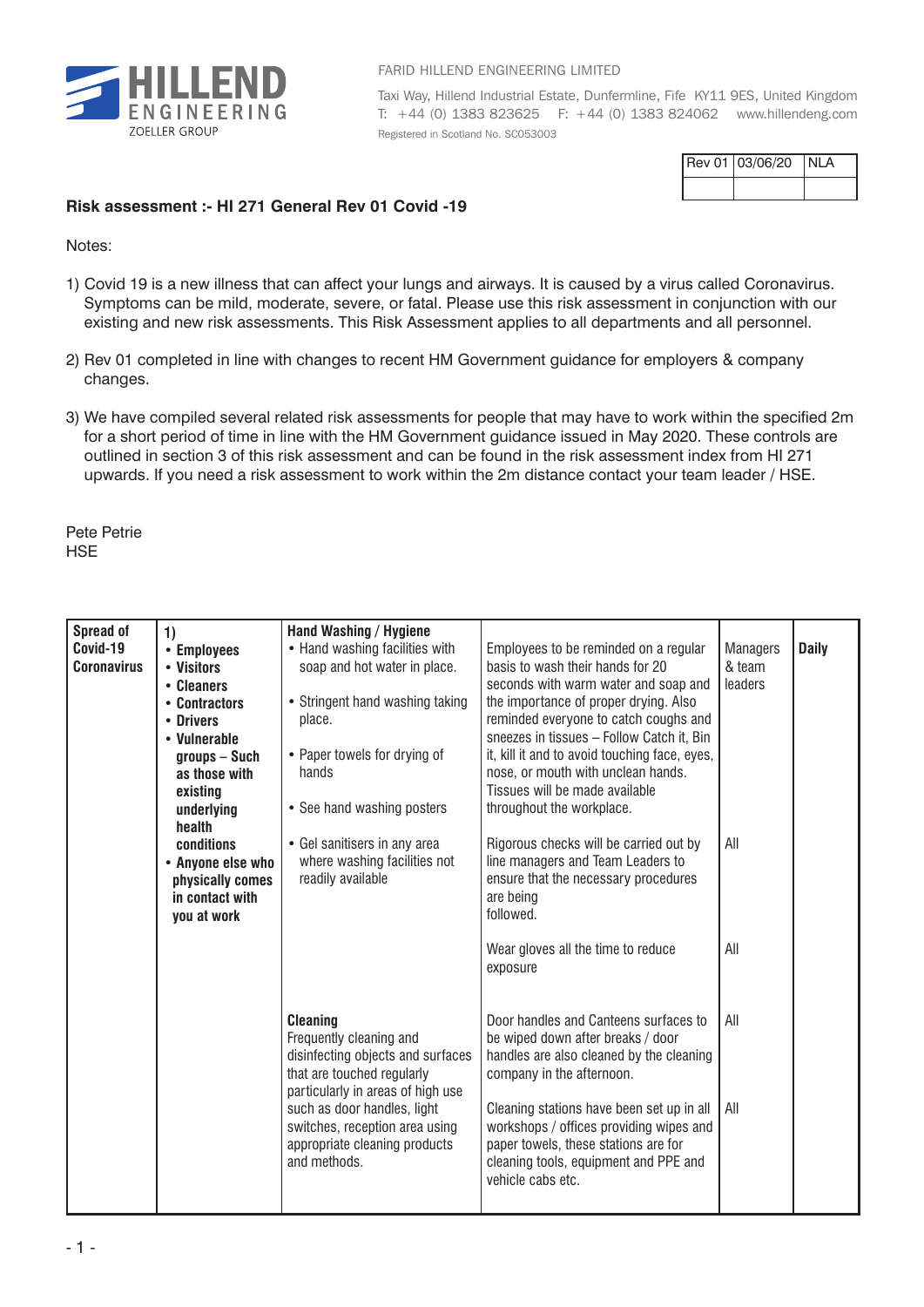

| Rev 01 03/06/20 NLA |  |
|---------------------|--|
|                     |  |

┑

| Spread of<br>Covid-19<br><b>Coronavirus</b> | 2) Social<br>distancing | <b>Social Distancing</b><br>Social Distancing -Reducing the<br>number of persons in any work<br>area to comply with the 2-metre<br>(6.5 foot) gap recommended by<br>the Public Health Agency and<br>supported by the company! | Employees to be reminded on a<br>daily basis of the importance of<br>social distancing both in the<br>workplace and outside of it.<br>Management / HSE checks to<br>ensure this is adhered to. | Managers &<br>team leaders          | <b>Daily</b> |
|---------------------------------------------|-------------------------|-------------------------------------------------------------------------------------------------------------------------------------------------------------------------------------------------------------------------------|------------------------------------------------------------------------------------------------------------------------------------------------------------------------------------------------|-------------------------------------|--------------|
|                                             |                         | Taking steps to review work<br>schedules including start & finish<br>times/shift patterns, working<br>from home etc. to reduce                                                                                                | Canteens and offices rearranged<br>to ensure social distances are<br>maintained, split breaks etc                                                                                              | <b>Team Leaders</b>                 |              |
|                                             |                         | number of workers on site at any<br>one time. Also relocating workers<br>to other tasks.                                                                                                                                      | Only one person at a time in the<br>toilets / changing room areas -<br>signs are in place                                                                                                      | <b>Team leaders</b>                 |              |
|                                             |                         | Redesigning processes to ensure<br>social distancing in place.<br>Conference calls etc to be used<br>instead of face to face meetings.                                                                                        | Signs and marker tape have been<br>added to several new locations.<br>Please consider if your visit is<br>necessary. Would a phone call or<br>email work instead of an office                  | All[PP1]                            |              |
|                                             |                         | Ensuring sufficient rest breaks for<br>staff.                                                                                                                                                                                 | visit? Respect all barrier tapes<br>at workstations!                                                                                                                                           |                                     |              |
|                                             |                         | Staff working at home where<br>possible                                                                                                                                                                                       | Do not walk through offices or<br>buildings to reach other offices /<br>buildings.                                                                                                             | Managers &<br>team leaders<br>/ all |              |
|                                             |                         | Social distancing also to be<br>adhered to in canteen areas,                                                                                                                                                                  | Stay in touch with workers                                                                                                                                                                     | <b>Managers</b><br>All              |              |
|                                             |                         | toilets, smoking areas, toolbox<br>talks and morning meetings                                                                                                                                                                 | Employees to be reminded that<br>wearing of gloves is not a<br>substitute for good hand<br>washing. Use disposable gloves<br>under your work gloves where<br>possible.                         |                                     |              |
|                                             |                         |                                                                                                                                                                                                                               | Do not use other people's gloves!                                                                                                                                                              | All                                 |              |
|                                             |                         |                                                                                                                                                                                                                               |                                                                                                                                                                                                |                                     |              |
|                                             |                         |                                                                                                                                                                                                                               |                                                                                                                                                                                                |                                     |              |
|                                             |                         |                                                                                                                                                                                                                               |                                                                                                                                                                                                |                                     |              |
|                                             |                         |                                                                                                                                                                                                                               |                                                                                                                                                                                                |                                     |              |
|                                             |                         |                                                                                                                                                                                                                               |                                                                                                                                                                                                |                                     |              |
|                                             |                         |                                                                                                                                                                                                                               |                                                                                                                                                                                                |                                     |              |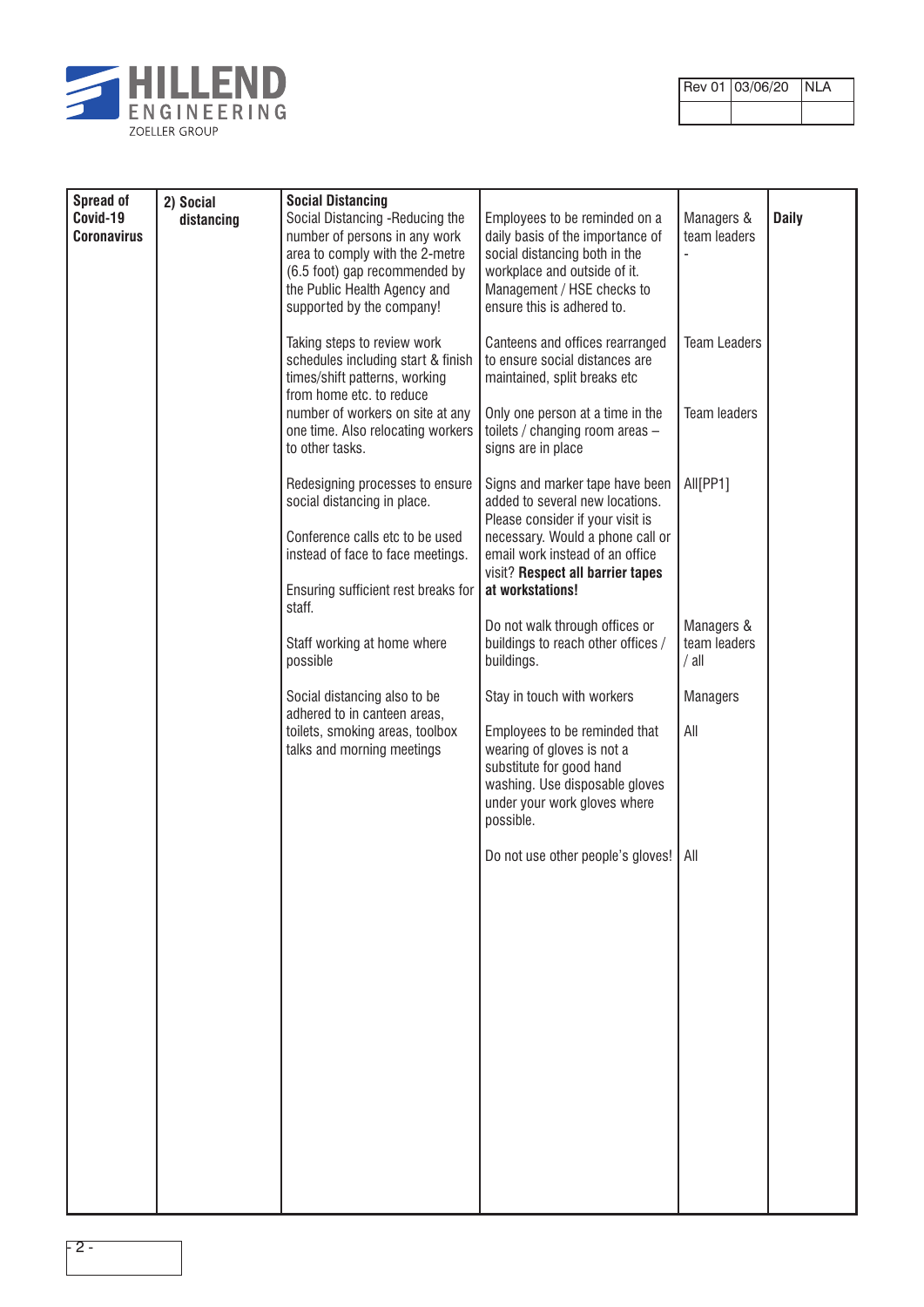

| Rev 01 03/06/20 NLA |  |
|---------------------|--|
|                     |  |

| Spread of<br>Covid-19 | 3) Where social<br>distancing                                                                                   | <b>Further mitigation shall</b><br>include:-                                                                     |                                                                                                                                                                                 |                                                |              |
|-----------------------|-----------------------------------------------------------------------------------------------------------------|------------------------------------------------------------------------------------------------------------------|---------------------------------------------------------------------------------------------------------------------------------------------------------------------------------|------------------------------------------------|--------------|
| <b>Coronavirus</b>    | guidelines<br>cannot be                                                                                         | 1) Increasing the frequency hand<br>washing and cleaning of tools<br>etc.                                        | Make sure tools and equipment<br>are clean and gloves are worn.                                                                                                                 | All                                            | <b>Daily</b> |
|                       | followed in full,<br>in relation to a<br>particular<br>activity we need                                         | 2) Keeping the activity time to as<br>short as possible.                                                         | Make sure that sure that<br>everything is ready and at hand<br>prior to starting the activity.                                                                                  | All                                            |              |
|                       | to take all the<br>mitigating<br>actions possible<br>to reduce the<br>risk of<br>transmission<br>between people | 3) Use screens or barriers to<br>separate people from each<br>other.<br>4) Work back to back or side to<br>side. | One person to wear a grinding<br>screen for the duration of the<br>task. Consider the use of the<br>black welding flash screens as a<br>barrier if at all possible.             | All                                            |              |
|                       |                                                                                                                 | 5) Reduce the number of people<br>you have close contact with.<br>6) Team leaders to check if                    | Rather than face to face<br>Only ask the same person from<br>your group for help / assistance<br>(Partnering)                                                                   | Team leaders<br>/HR<br>Team leaders<br>/ HSE / |              |
|                       |                                                                                                                 | people are vulnerable to Covid<br>- 19 prior to allowing people to<br>work closer than 2m                        | Ask both people in private and<br>check with HR                                                                                                                                 | Management<br><b>Team leaders</b>              |              |
|                       |                                                                                                                 | 7) If people must work face to<br>face for a sustained period                                                    | We need to assess if the work<br>can continue safely !                                                                                                                          | All                                            |              |
|                       |                                                                                                                 | 8) Two people working inside<br>truck cabs                                                                       | All the above plus ventilate the<br>cab with open windows and use<br>the vehicle fan.                                                                                           | All                                            |              |
|                       |                                                                                                                 |                                                                                                                  | <b>Notes: Team leaders and</b><br>managers have identified tasks<br>where people may have to work<br>within 2m. Risk assessments<br>have been complied for these<br>activities. |                                                |              |
|                       |                                                                                                                 |                                                                                                                  |                                                                                                                                                                                 |                                                |              |
|                       |                                                                                                                 |                                                                                                                  |                                                                                                                                                                                 |                                                |              |
|                       |                                                                                                                 |                                                                                                                  |                                                                                                                                                                                 |                                                |              |
|                       |                                                                                                                 |                                                                                                                  |                                                                                                                                                                                 |                                                |              |
|                       |                                                                                                                 |                                                                                                                  |                                                                                                                                                                                 |                                                |              |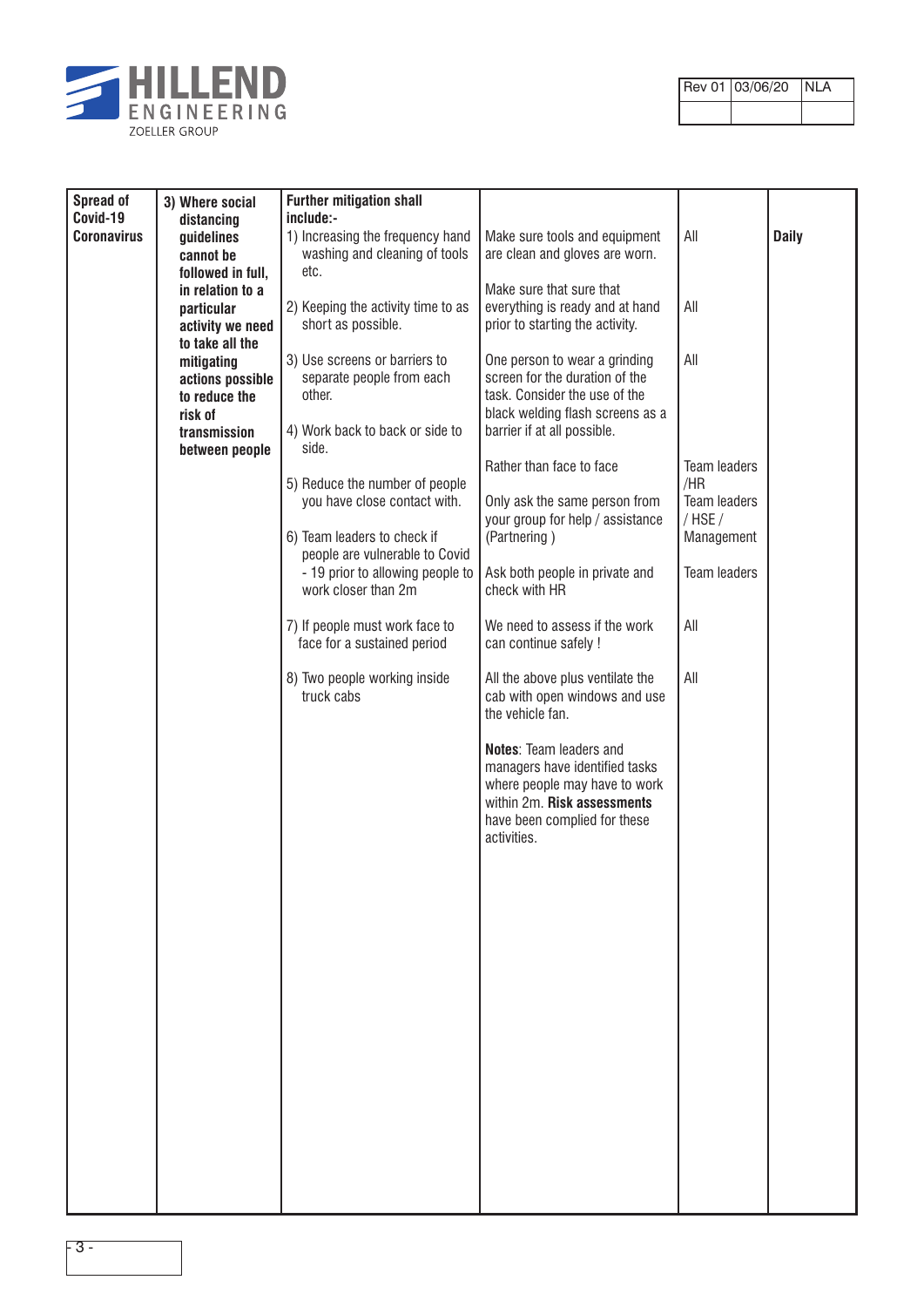

| Rev 01 03/06/20 NLA |  |
|---------------------|--|
|                     |  |

| Spread of<br>Covid-19<br><b>Coronavirus</b> | 4) Wearing of<br>gloves                                 | <b>Wearing of Gloves</b><br><b>Where Risk Assessment</b><br>identifies wearing of gloves as a                                                                                                                                                                                                                                                                                                                                         | Posters on safe glove removal<br>are being issued with a copy of                                                                                                                                                                                                                                                                   | <b>Managers</b><br>and team                  | <b>Daily</b> |
|---------------------------------------------|---------------------------------------------------------|---------------------------------------------------------------------------------------------------------------------------------------------------------------------------------------------------------------------------------------------------------------------------------------------------------------------------------------------------------------------------------------------------------------------------------------|------------------------------------------------------------------------------------------------------------------------------------------------------------------------------------------------------------------------------------------------------------------------------------------------------------------------------------|----------------------------------------------|--------------|
|                                             |                                                         | requirement of the job, an<br>adequate supply of these will be<br>provided. Employees will be<br>instructed on how to remove<br>gloves carefully to reduce<br>contamination and how to<br>dispose of them safely.                                                                                                                                                                                                                     | the risk assessment.                                                                                                                                                                                                                                                                                                               | leaders / All                                |              |
|                                             | 5) Respiratory<br><b>Protective</b><br><b>Equipment</b> | <b>RPE</b><br>Public Health guidance on the<br>use of PPE (personal protective<br>equipment) to protect against<br>COVID-19 relates to health care<br>settings. In all other settings<br>individuals are asked to observe<br>social distancing measures and<br>practice good hand hygiene<br>behaviours<br>Where RPE is a requirement for<br>risks associated with the work<br>undertaken the following<br>measures will be followed- | To minimise the risk of<br>transmission of COVID-19 non-<br>disposable mask users should<br>clean the mask themselves<br>before and immediately after use<br>using a suitable disinfectant<br>cleaning wipe (check with<br>manufacturer to avoid damaging<br>the mask).                                                            | <b>Managers</b><br>and team<br>leaders / All | <b>Daily</b> |
|                                             |                                                         | Tight-fitting respirators (such as<br>disposable FFP3 masks and<br>reusable half masks) rely on<br>having a good seal with the<br>wearer's face. Equipment (RPE)<br>can protect the wearer.                                                                                                                                                                                                                                           | Grinding screens, welding masks<br>etc that cannot be adequately<br>disinfected shall not be used by<br>more than one individual.<br>Internal communication channels<br>and cascading of messages<br>through line managers will be<br>carried out regularly to reassure<br>and support employees in a fast-<br>changing situation. |                                              | <b>Daily</b> |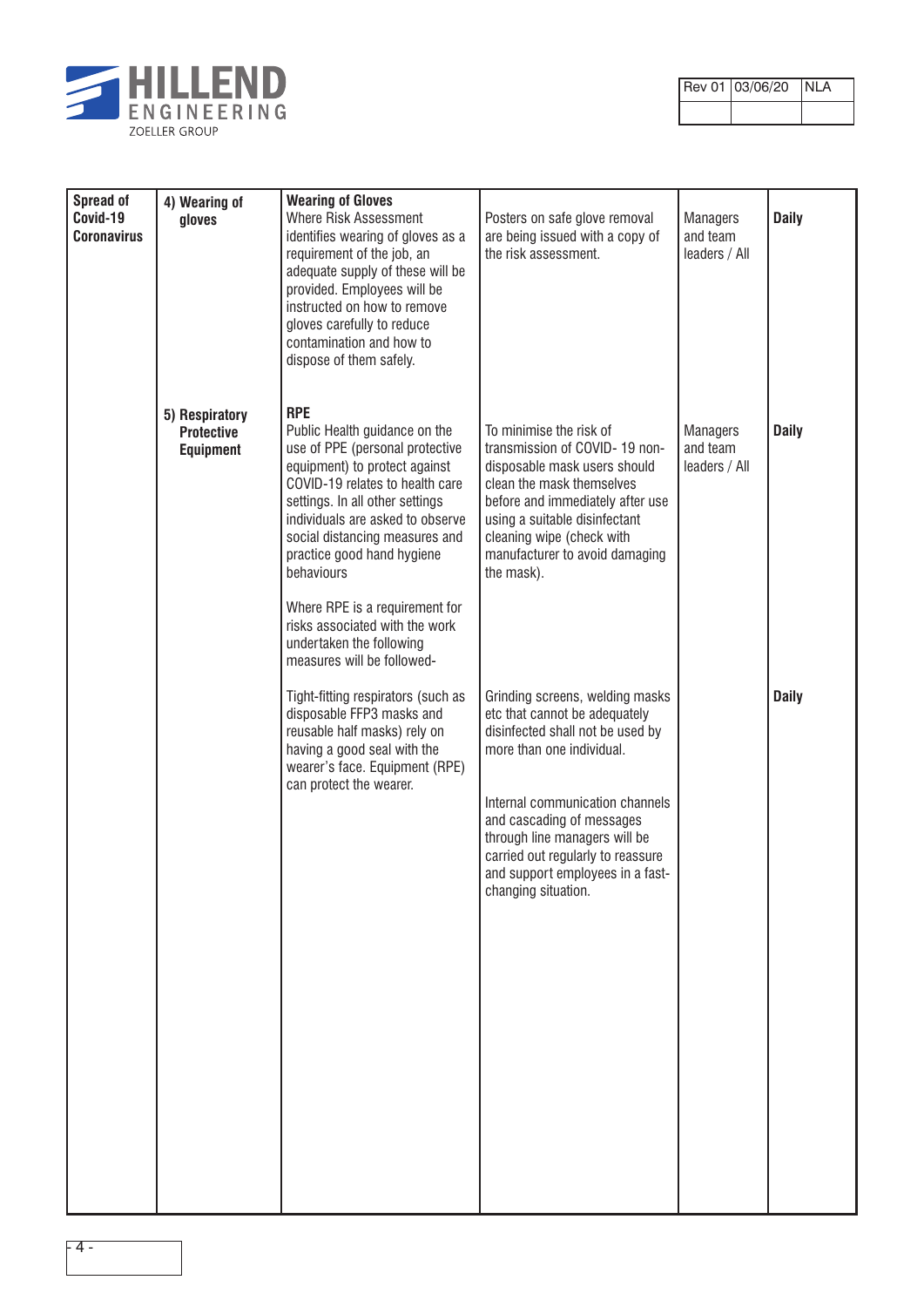

| Rev 01 03/06/20 NLA |  |
|---------------------|--|
|                     |  |

| <b>Spread of</b><br>Covid-19<br><b>Coronavirus</b> | 6) Symptoms of<br>Covid-19<br><b>Coronavirus</b> | If anyone becomes unwell with a<br>new continuous cough, a high<br>temperature, or a loss of taste or<br>smell in the workplace they will<br>be sent home and advised to<br>follow the stay at home<br>guidance.                                                                                                                                                                         | Line managers will offer support<br>to employees who are affected<br>by Coronavirus or has a family<br>member affected. If a family<br>member. | <b>Managers</b><br>and team<br>leaders / All | <b>Daily</b> |
|----------------------------------------------------|--------------------------------------------------|------------------------------------------------------------------------------------------------------------------------------------------------------------------------------------------------------------------------------------------------------------------------------------------------------------------------------------------------------------------------------------------|------------------------------------------------------------------------------------------------------------------------------------------------|----------------------------------------------|--------------|
|                                                    |                                                  | Line managers will maintain<br>regular contact with staff<br>members during this time.<br>If advised that a member of staff<br>or public has developed Covid-19<br>and were recently on our<br>premises (including where a<br>member of staff has visited other<br>work place premises such as<br>domestic premises), the<br>management team of the<br>workplace will contact the Public | Tracking and control process<br>now in place monitoring<br>employees who are self-isolation<br>and or called with symptoms.                    |                                              |              |
|                                                    |                                                  | Health Authority to discuss the<br>case, identify people who have<br>been in contact with them and<br>will take advice on any actions or<br>precautions that should be taken.<br>Do not come to work if someone<br>you live with has been diagnosed<br>with Corona Virus. Call your team<br>leader or manager and inform<br>them                                                         | Follow NHS guidelines for the<br>latest symptoms / information                                                                                 | All                                          |              |
|                                                    |                                                  |                                                                                                                                                                                                                                                                                                                                                                                          |                                                                                                                                                |                                              |              |
|                                                    |                                                  |                                                                                                                                                                                                                                                                                                                                                                                          |                                                                                                                                                |                                              |              |